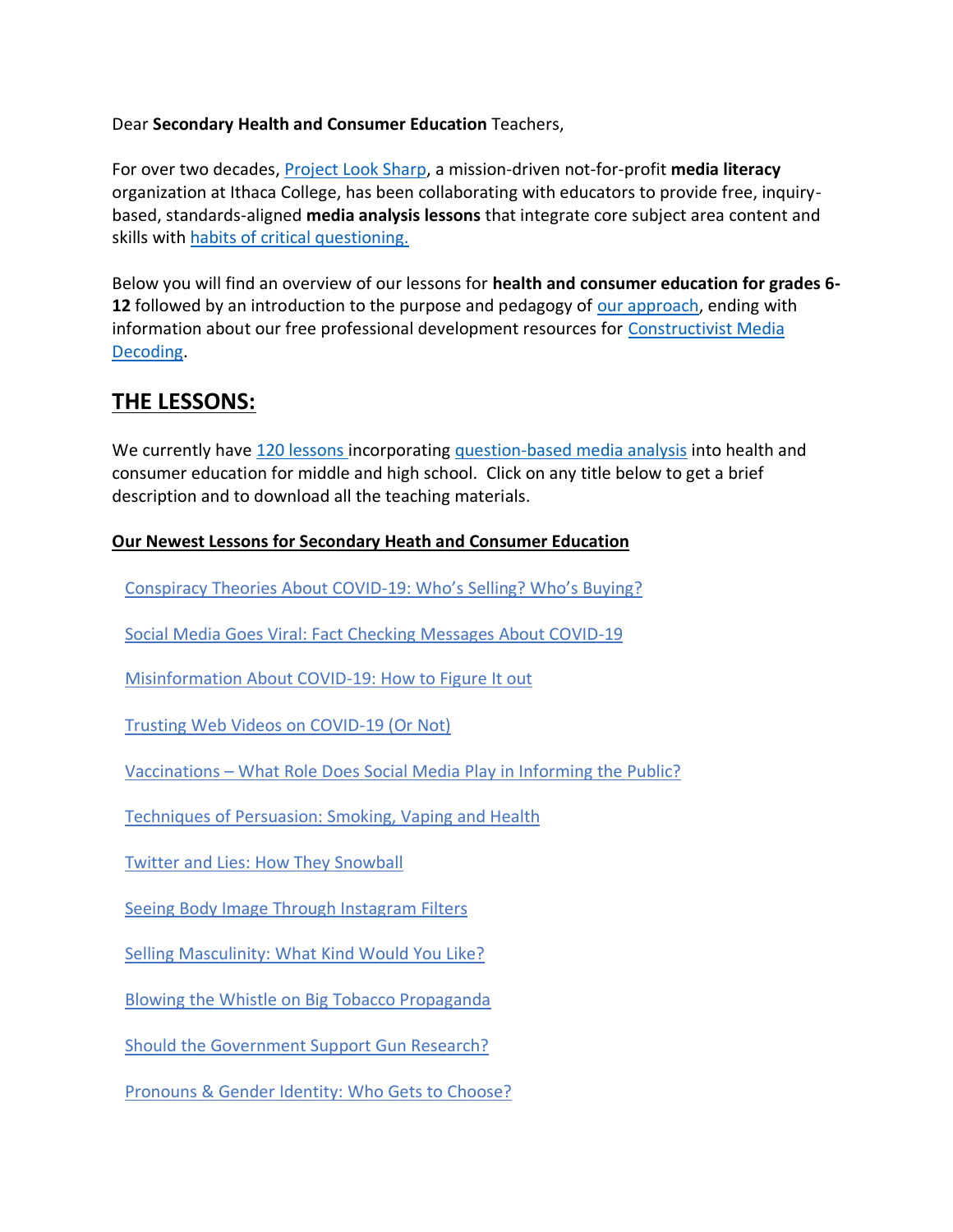Meat or [Veggies?](https://projectlooksharp.org/front_end_resource.php?resource_id=492) The Impact of Diet on Climate

[Recycling:](https://www.projectlooksharp.org/front_end_resource.php?resource_id=578) What's the Problem?

Family [Planning:](https://projectlooksharp.org/front_end_resource.php?resource_id=446) Why it Matters

# **CONSTRUCTIVIST MEDIA DECODING:**

Our [constructivist approach](https://projectlooksharp.org/our-approach.php) is particularly effective for leading civil and reflective documentbased analysis about **potentially polarizing issues**. Our lessons and methodology help students learn to habitually ask key questions; assess truth, credibility, and accuracy in media messages; and become **metacognitive** about their own thinking.

We believe that the critical analysis of all media messages - from books to blogs, paintings to *Pinterest* - must become habitual for all our students. Students need **continual practice** in asking [critical thinking questions](https://projectlooksharp.org/Resources%202/Project%20Look%20Sharp%20Key%20Questions%20Both.pdf) such as:

- *Who produced this for what purpose?*
- *Is the source and information credible?*
- *What are the biases in this message?*
- *How does my own identity influence how I see this?*

For this kind of self-reflective critical analysis to become ingrained, we need to have students practice this questioning, in age-appropriate ways, from Kindergarten through 12<sup>th</sup> grade, and in diverse subject areas. And we need effective and **efficient methodologies and free materials** to support the integration of media analysis into the core curriculum – helping us to teach what we already teach in ways that **engage more students** more effectively.

Project Look Sharp has published over [500 media analysis lessons](https://www.projectlooksharp.org/search-result.php?search%5Bkeyword%5D=&search%5Bcategory%5D=lessons) on our website and over [70](https://www.projectlooksharp.org/search-result.php?search%5Bkeyword%5D=&search%5Bcategory%5D=PD)  [professional development resources](https://www.projectlooksharp.org/search-result.php?search%5Bkeyword%5D=&search%5Bcategory%5D=PD) for this purpose. All of our lessons – including the lesson plans, media materials, and student handouts – are grant-funded so we can make them available **FREE for educators** through the [Project Look Sharp](https://projectlooksharp.org/index.php) website. All you need to do is set up an [account.](https://projectlooksharp.org/register.php)

### **PROFESSIONAL DEVELOPMENT RESOURCES:**

Project Look Sharp also has short, annotated [video demonstrations](https://projectlooksharp.org/our-approach.php#videos) of in-person and online classroom media decoding for different levels and subjects.

Our extensive [free PD materials](https://projectlooksharp.org/our-approach.php) about **curriculum driven media decoding** include:

- [Key Questions to Ask When Analyzing Media Messages](https://projectlooksharp.org/our-approach.php#handouts) and other handouts and posters
- [Articles and webinars](https://projectlooksharp.org/our-approach.php#articles) about Constructivist Media Decoding
- A [DIY Guide](https://projectlooksharp.org/?action=diy) for creating your own lessons